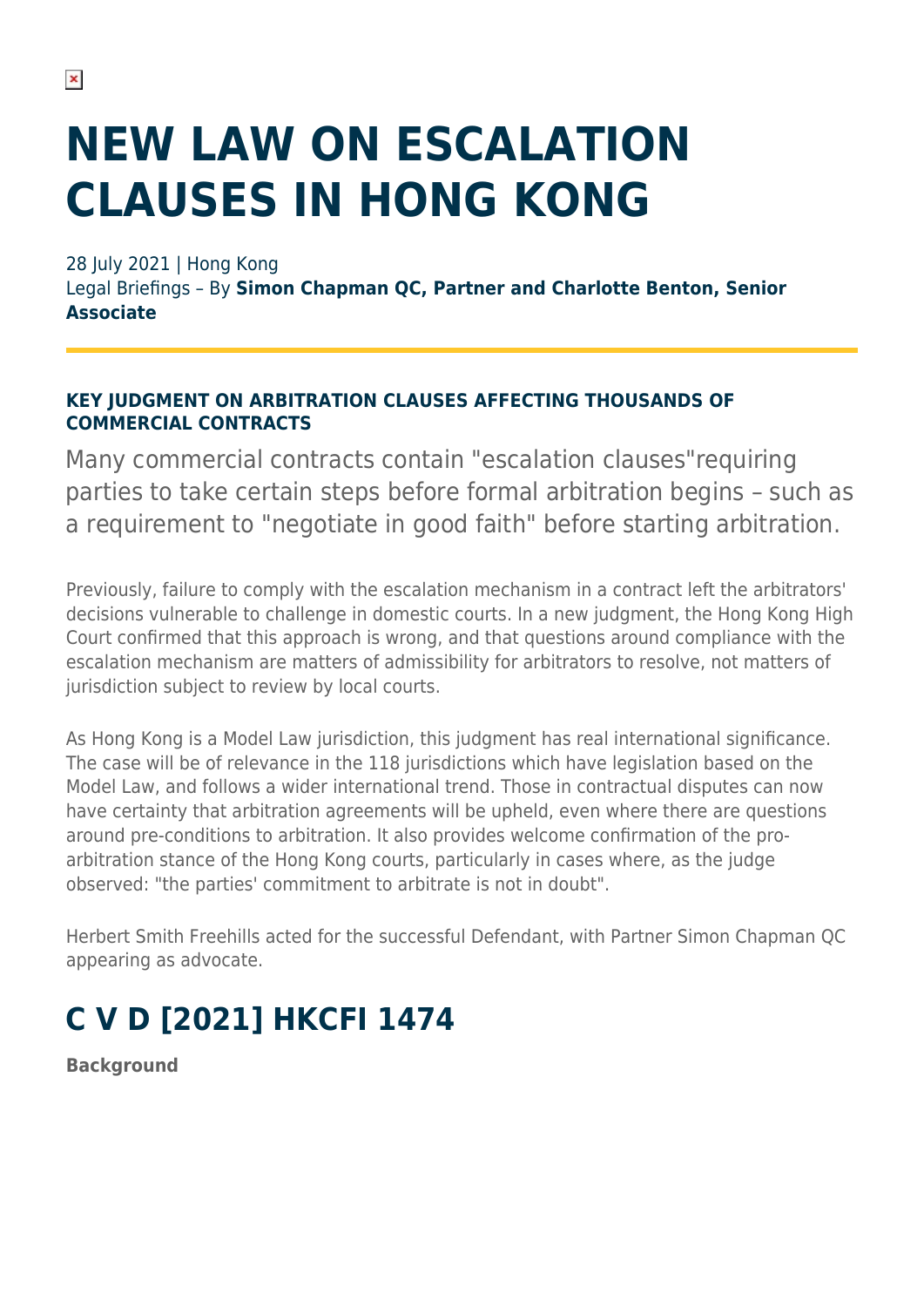The contract in issue stipulated that, if a dispute arose between the parties, they should "attempt in good faith promptly to resolve such dispute by negotiation." The contract went on to say that "Either Party may, by written notice to the other, have such dispute referred to the Chief Executive Officers of the Parties for resolution" and that, if the parties could not resolve the dispute amicably within 60 business days"of the date of the Party's request in writing for such negotiation", they could refer the matter to arbitration.

A dispute arose between the parties which the Defendant raised with the Board of Directors of the Plaintiff "in a final effort to resolve this issue and avoid further legal proceedings". The relevant correspondence indicated that it was "clear… that a relevant dispute now exists for the purpose of [the contract]", but ultimately the matter was not resolved. The Defendant therefore commenced arbitration, with the Plaintiff challenging the jurisdiction of the tribunal on the basis that the Defendant had not properly complied with the escalation mechanism in the contract, because the dispute had not been referred to the parties' respective Chief Executive Officers.

#### **Issues in dispute**

The tribunal in the arbitral proceedings rejected the Plaintiff's complaint, finding that the Defendant had complied with the clause, such that no issue of jurisdiction arose. The Plaintiff then applied to set aside the tribunal's decision under section 81 of the Arbitration Ordinance (Cap 609), which incorporates Article 34 of the Model Law.

Section 81(2)(a)(iii) provides that an arbitral award may be set aside if: "the award deals with a dispute not contemplated by or falling within the terms of the submission to arbitration". Section 81(2)(a) (iv) provides that an award can be set aside where: "the arbitral procedural was not in accordance with the agreement of the parties".

It was common ground between the parties that the contract contained a mandatory condition precedent to arbitration, and that, at a minimum, this required a request in writing for negotiation. There was a dispute, however, as to the precise requirements of the contract, and whether those requirements had been fulfilled. The Plaintiff's case was that they had not, such that the tribunal lacked jurisdiction. The Defendant argued that the contract had been complied with in full, but in any event this was a question of admissibility, rather than jurisdiction, such that section 81 of the Ordinance was not engaged.

### **Decision**

The court found that the "generally held view of international tribunals and national courts" is that non-compliance with a pre-condition to arbitration is a question of admissibility, not jurisdiction.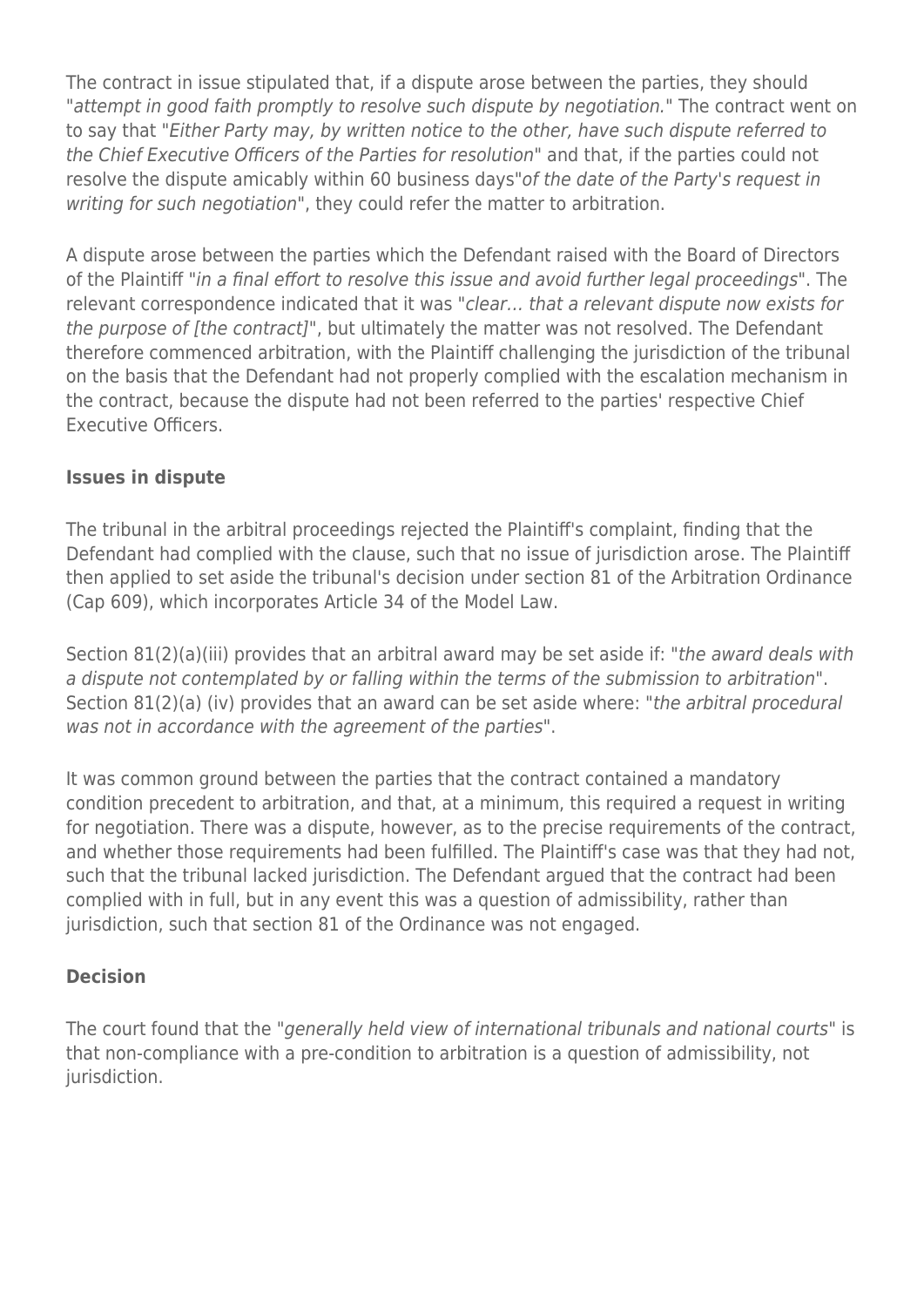The court relied on a number of academic authorities which recognise the distinction, as well as previous authorities from the United States Supreme Court and the Singapore Court of Appeal. The court also cited, with approval, the recent English High Court decision in Republic of Sierra Leone v SL Mining Ltd [2021] EWHC 286 (Comm). In that case, the contract in question required the parties to negotiate in good faith for three months before commencing arbitration. The Defendant allowed less than three months to elapse, but the court nonetheless declined to set aside the award on the basis that this was ultimately a question of admissibility, not jurisdiction.

In reaching this conclusion, the court distinguished previous authorities from England and Wales and Hong Kong in which it had been found that compliance with escalation clauses did give rise to questions of jurisdiction. The Plaintiff had sought to rely, for example, on Emirates Trading Agency LLC v Prime Mineral Exports Pte Ltd [2015] 1 WLR 1145, where the English High Court held that a contractual requirement for friendly discussions in good faith before the arbitration was a matter going to jurisdiction. A similar point was argued in HZ Capital International Ltd v China Vocational Education Co Ltd [2019] HKCFI 2705, albeit where the condition precedent was found to have been waived. The court noted, however, that in both of these cases the distinction between admissibility and jurisdiction was never argued, such that neither decision provided any real support for the Plaintiff's case.

### **Limited exception to the rule**

The court recognised that there may be a limited exception to the general rule that preconditions to arbitration do not go to the jurisdiction of the tribunal, namely where the parties have explicitly provided that failure to comply with pre-arbitral requirements will exclude the tribunal's jurisdiction. In this case, however, there was no indication that the parties intended compliance with the relevant provisions to be a matter of jurisdiction. Moreover, it seemed "unlikely to be the parties' intention that despite a full hearing before and a decision by a tribunal of their choice the same issue should be re-opened in litigation in the courts."

### **Constitutional objection rejected**

The Plaintiff had also argued that it would be unconstitutional for the court not to intervene in these circumstances, on the basis that this would curtail the Plaintiff's fundamental right of access to the courts under Article 35 of the Basic Law. The judge rejected this argument on the basis that one of the underlying principles of the Ordinance is to restrict the court's interference in arbitration to circumstances expressly provided for under section 3(2) (b) of the Ordinance. The restrictions set out in section 81 were, furthermore, proportionate to the aim of section 3(1) of the Ordinance to "facilitate the fair and speedy resolution of disputes by arbitration without unnecessary expense".

#### **Comment**

This important decision provides welcome certainty that arbitration agreements will be upheld, even where there are questions regarding compliance with pre-conditions to arbitration, such as mandated cooling off or negotiation periods.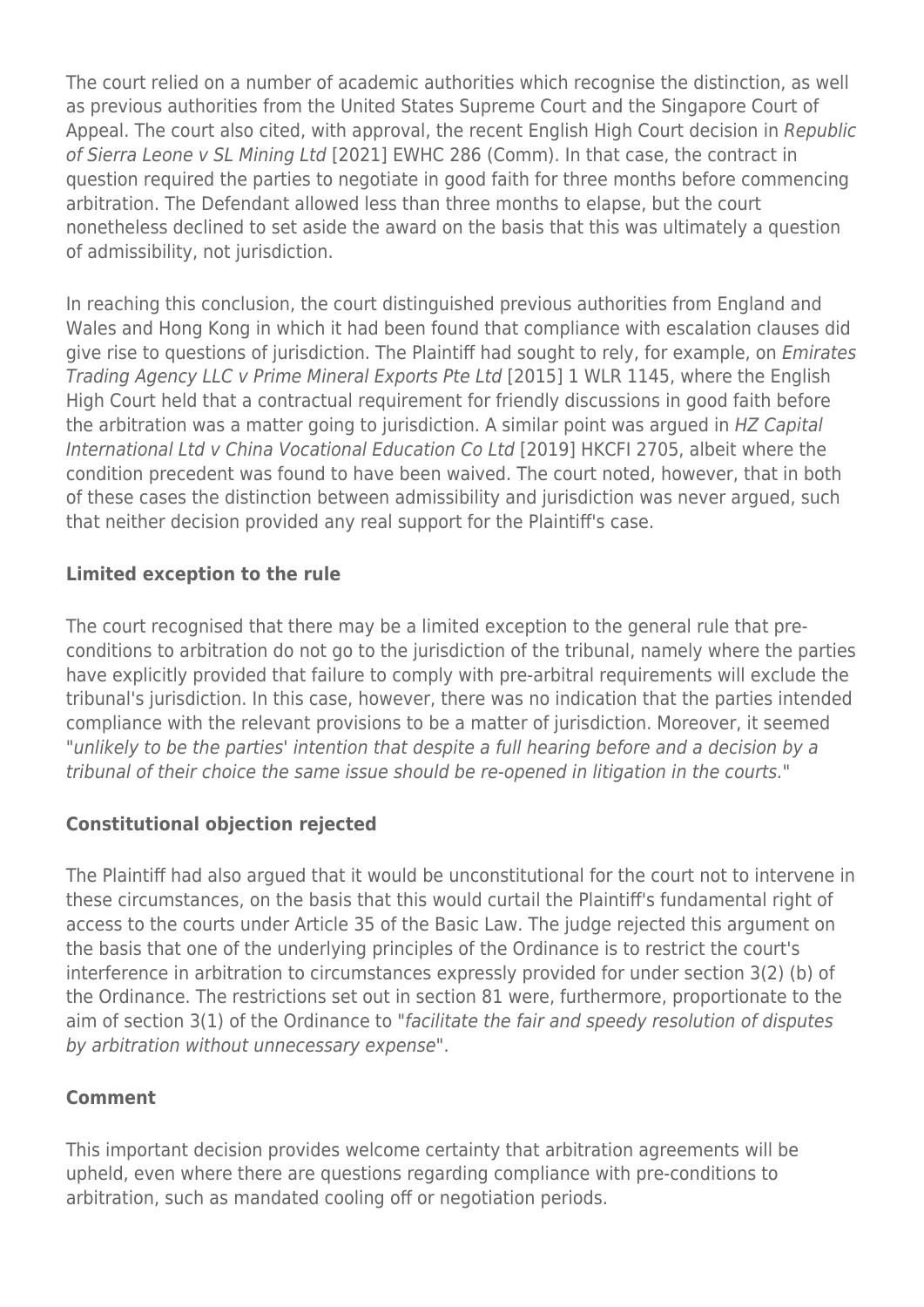This does not mean that these provisions are not enforceable. As the court made clear: "The fact that a condition is regarded as going to admissibility rather than jurisdiction does not mean it is unimportant. What it does mean is that the arbitral tribunal has jurisdiction and may deal with the question as it sees fit." The tribunal may, for example, choose to stay the proceedings to allow time for compliance with the clause, order some form of cost sanction to account for the breach of contract, or even dismiss the claim outright as inadmissible. As the court observed, this approach has: "considerable advantages" because the tribunal chosen by the parties is likely to be well-placed to "consider and determine what needs to be done having regard to the commercial realities and the practicalities including whether it would be futile to compel the parties to go through the motions".

Importantly, and having surveyed all of the international authorities on this issue, the judge concluded that this approach was: "entirely consistent with the policy in Hong Kong law which respects the parties' autonomy in choosing arbitration as the means to resolve their disputes with its incident of speed and finality as well as privacy". The decision therefore further underlines the pro-arbitration stance of the Hong Kong courts, particularly in cases such as the present where "the parties' commitment to arbitrate is not in doubt". Reflecting the usual practice in Hong Kong, the Defendant was awarded costs on the indemnity basis.

[Read and download the full publication](https://www.herbertsmithfreehills.com/latest-thinking/inside-arbitration-issue-12)